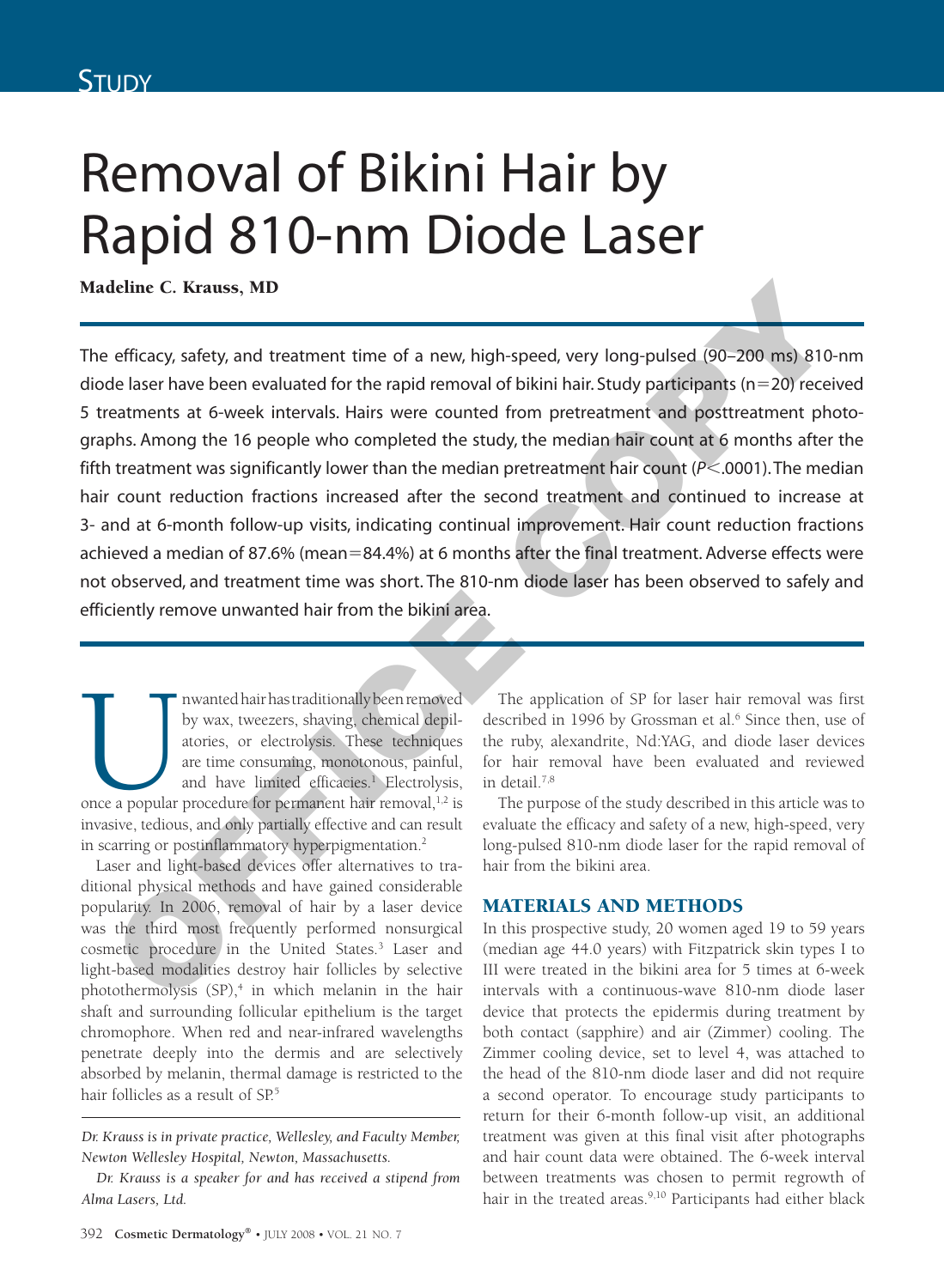# **Fluences and Pulse Durations Available on the 810-nm Diode Laser**

|                  | <b>Pulse Duration, ms</b> |                      |
|------------------|---------------------------|----------------------|
| Fluence, $J/cm2$ |                           | Program I Program II |
| 36               | 81                        | 120                  |
| 40               | 90                        | 133                  |
| 44               | 100                       | 146                  |
| 48               | 110                       | 160                  |
| 52               | 118                       | 173                  |
| 56               | 127                       | 186                  |
| 60               | 136                       | 200                  |

or brown hair. They provided signed informed consent to participate, and the study was conducted according to the principles outlined in the Declaration of Helsinki.

The participants had received no laser or electrolysis treatments prior to the study, did not tan or use self tanners during the study, did not shave for 3 weeks before the first treatment and before 3-month and 6-month follow-up visits, and did not wax in the treated areas. Shaving was permitted during the study but not electrolysis and waxing. Anatomic reference points were marked on areas of skin measuring 9 cm<sup>2</sup>, which were then photographed and used for hair counts. The treated areas were immediately photographed with a 35-mm digital camera, and the photographs were used to obtain a count of the hair strands immediately before the first and third treatments and 3 and 6 months after the final (fifth) treatment. The strength of the mass of the final temperature of the mass of the mass of the mass of the strength of the mass of the mass of the strength of the strength of the strength of the strength of the strength of the strength

Combinations of fluence and pulse duration were available in 2 programs (Table). Participants with Fitzpatrick skin types I and II were treated with program I, starting at a fluence of 40 J/cm<sup>2</sup> and increasing by 4 J/cm2 at each subsequent visit unless adverse effects or excessive redness developed. Pulse duration was varied automatically from 90 to 136 ms, with increasing fluence. Participants with Fitzpatrick skin type III were treated with program II, starting at a fluence of 36 J/cm2 and increasing by 4 J/cm2 with each subsequent treatment unless adverse effects or excessive redness developed. The pulse duration was varied from 120 to 200 ms. Some participants with Fitzpatrick skin type III were changed from program II to program I for the duration of the study after the second or third treatment, thereby shortening the pulse duration. The

maximum fluence for participants was 60 J/cm<sup>2</sup>. In all treatments, the spot (ie, beam) was rectangular and measured  $12\times10$  mm. The treatment head was moved over each area without overlapping, using a small amount of aqueous ultrasound gel. Unlike circular beams, rectangular beams do not require overlapping to cover the entire treatment area. The repetition rate with both programs was 3 Hz. Lidocaine 4% was applied to the treated areas 30 to 60 minutes before each treatment by the participant. Treatment time for each site ranged from 5 to 7 minutes. Posttreatment care was not necessary.

Hairs were counted from the marked areas on the photographs just before the first and third treatments, 3 months after the final treatment, and 6 months after the final treatment. Six months was chosen for the final follow-up to approximate the length of the growth cycle of a single hair.11 In this way, we measured long-term hair reduction rather than short-term posttreatment hair loss due to temporary injury to the follicles.

Differences in 6-month hair counts from pretreatment values were evaluated with the Wilcoxon signed rank test, a nonparametric alternative to the paired samples *t* test. Hair reduction fractions were calculated by subtracting the hair count at a given treatment from the pretreatment hair count, and dividing that number by the pretreatment hair count.

### **RESULTS**

Of the 20 participants, 16 completed the study. Four withdrew for personal reasons unrelated to efficacy or the adverse effects of treatment. Because hair count values were not all normally distributed, data were analyzed and expressed nonparametrically as medians and interquartile ranges (IQRs). The IQR is the difference between the 75th and 25th percentiles and is a measure of dispersion. The median and IQR hair count values were 70.5 and 46.8, respectively, before the first treatment; 35.0 and 22.2, respectively, just before the third treatment; 19.0 and 7.8, respectively, at 3 months; and 11.0 and 8.2, respectively, at 6 months.

The median hair reduction fractions increased after the second treatment and continued to increase at 3- and at 6-month follow-up visits (Figure 1). The median hair count at 6 months was significantly lower than the median pretreatment hair count ( $P$ <.0001). Median hair count reduction fractions increased to  $87.6\%$  (mean= $84.4\%$ ) at 6 months after the final treatment. Clinical examples are shown in Figures 2 and 3.

Although pain during treatment was not specifically assessed, no participant asked to stop the procedure or withdraw from the study because of discomfort. Pigmentation changes, blistering, and paradoxical hair growth were not observed in any participant.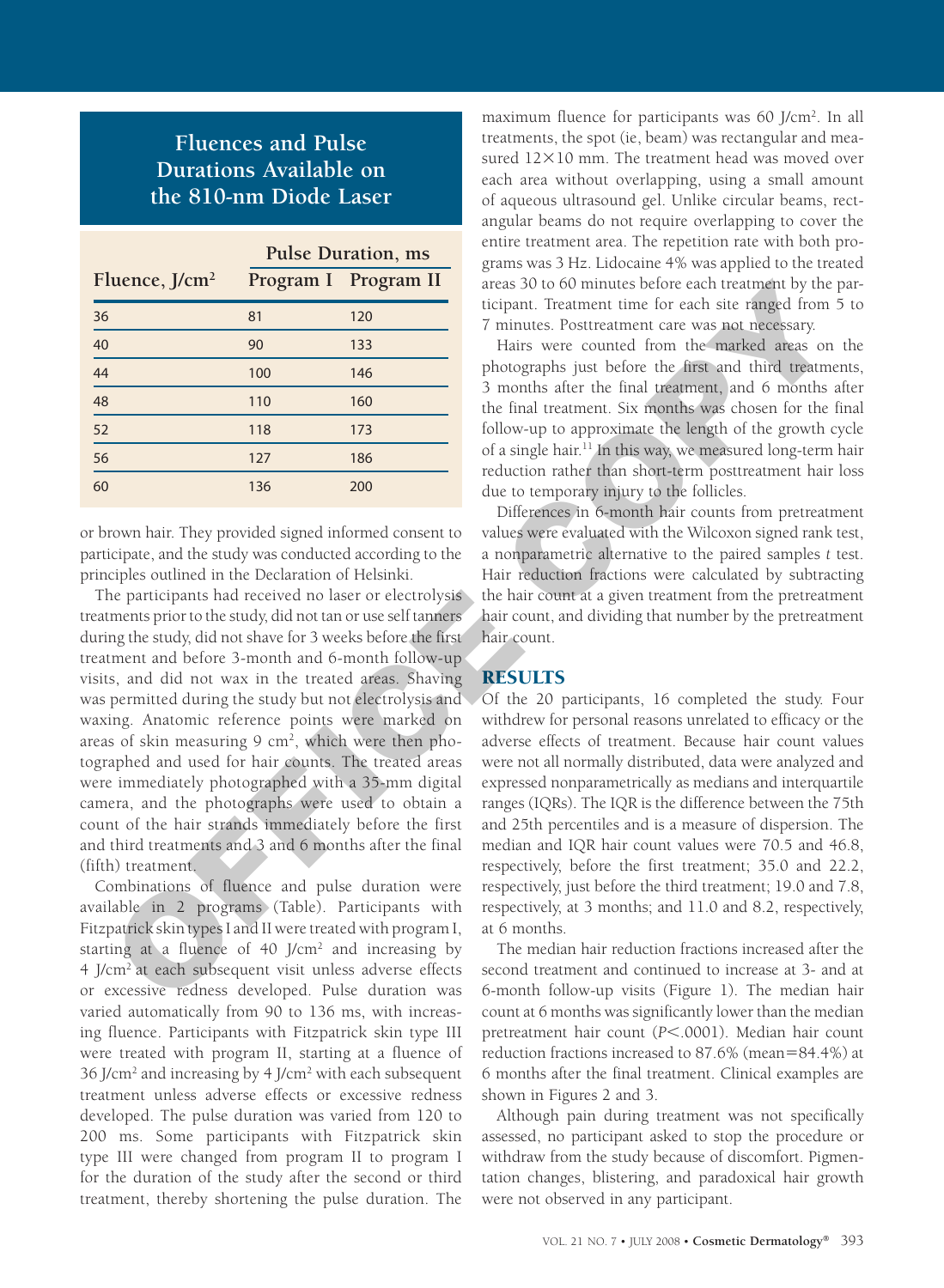

Figure 1. Median hair reduction percentages before treatment, after 2 treatments, 3 months after the final treatment, and 6 months after the final treatment. PreTx indicates pretreatment; Tx2, 2 treatments; FU, follow-up.

### **COMMENT**

The efficacy and safety of diode lasers for the long-term removal of hair has been shown.12-18 Repetitive treatments have been found to provide greater hair reduction than a single treatment<sup>13</sup> at 20-month follow-up, and treatment outcomes are comparable with those obtained with the alexandrite laser<sup>19</sup> and Nd:YAG laser.<sup>20</sup>

The bikini area has been treated with the alexandrite laser,<sup>10,21</sup> normal-mode ruby laser,<sup>22</sup> long-pulsed ruby laser,<sup>23</sup> Nd:YAG laser,<sup>24,25</sup> and diode laser.<sup>14,15</sup> Clinical results were supported by histologic data in 2 studies.<sup>15,24</sup>

It is difficult to compare the results of the present study with those of other studies because of the different methods of assessing hair removal, the differences in the number of treatments, the lack of specific data on hair removal from the bikini area, and the different follow-up times. However, as shown in Figure 1, the present study found that 5 treatments with the new 810-nm diode laser removed approximately 87% of hair in the bikini area after 6 months. This clearance rate is higher than the 78% clearance rate achieved after 5 treatments with the alexandrite laser after 1 year.<sup>10</sup>

The 810-nm diode laser is designed to optimize hair removal by careful configuration of wavelength, spot size, pulse duration, and fluence. The 810-nm wavelength and large spot size allowed for deep penetration, good melanin absorption, and avoidance of excessive competition from other chromophores.17 In addition, the large spot size and high repetition rate led to very short treatment times of 5 to 7 minutes per participant. The short treatment times allowed for many participants to be treated in a single day,

which added to participant satisfaction because the short duration of the procedure made it easier to tolerate comfortably.

For a laser or light-based device, treatment time is determined by the coverage rate, which is the product of the area of the spot and the repetition rate.<sup>26,27</sup> In our study, the 810-nm diode laser spot was rectangular, measuring  $12\times10$  mm, so the area of the spot was 120 mm2 . Since the repetition rate was 3Hz, the coverage rate is 360 mm<sup>2</sup>/s. The coverage rate of a comparable 800-nm diode laser device used for hair removal may be similarly calculated. In the study of Lou et al, $^{13}$  the spot of the 800-nm laser device was square shaped, measuring 9×9 mm. Since the maximum repetition rate of this device is  $2 \text{ Hz},^5$  the coverage rate is  $162 \text{ mm}^2/\text{s}$ , less than half of the coverage rate of the 810-nm diode laser used in the present study. A square spot measuring  $12\times12$  mm,



Figure 2. The bikini area of a 44-year-old female before treatment (A) and at 6-month follow-up (B) who achieved an 84.8% reduction in hair counts after 5 treatments with the 810-nm diode laser.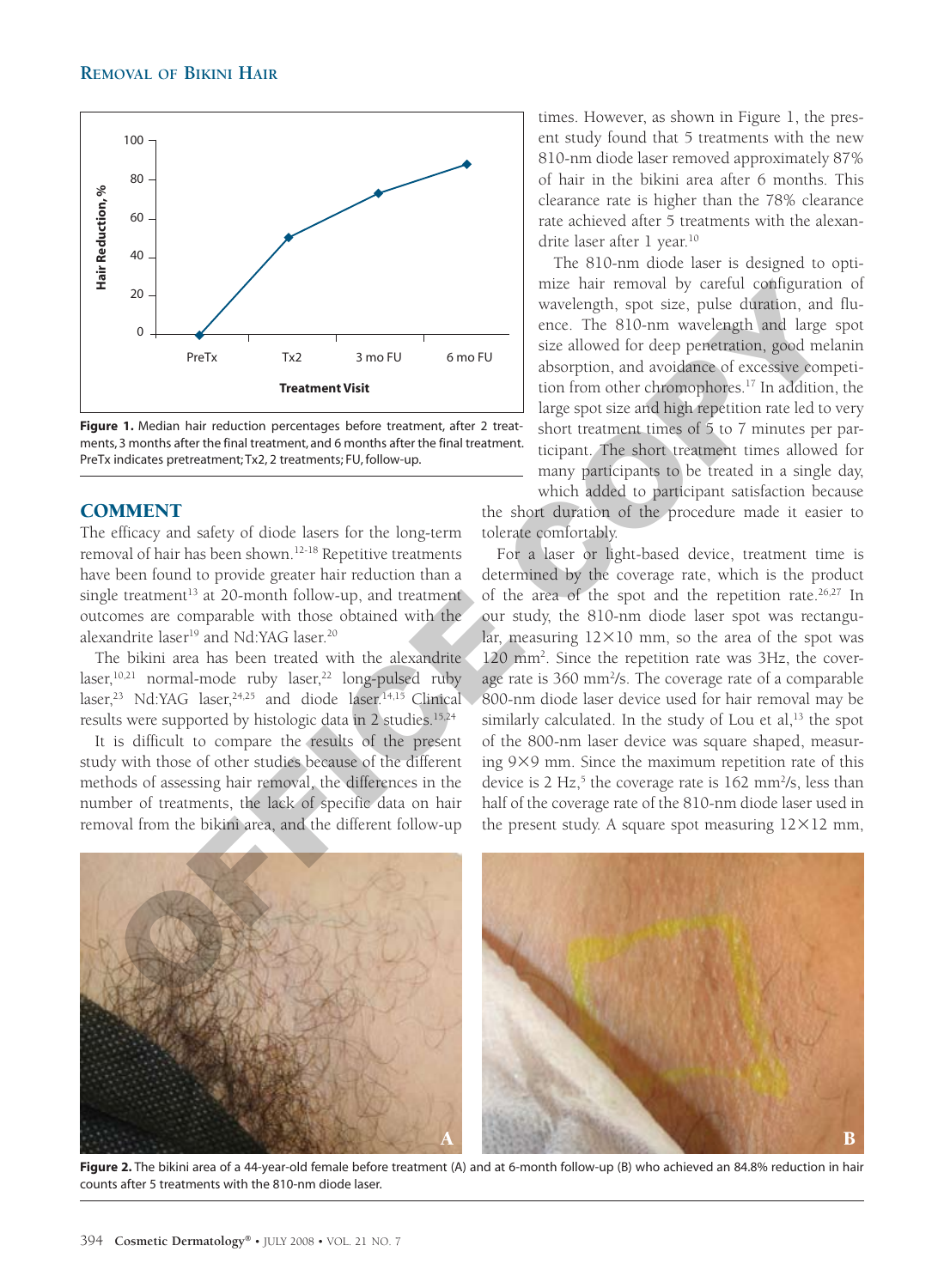

Figure 3. The bikini area of a 42-year-old female before treatment (A) and at 6-month follow-up (B) who achieved an 87.9% reduction in hair counts after 5 treatments with the 810-nm diode laser.

 or 144 mm2 , has also been used in published studies of the 800-nm diode laser.<sup>5</sup> With this larger spot, the coverage rate increases to 288 mm<sup>2</sup>/s, which is still lower than the 360 mm2 /s of the 810-nm device. The shorter treatment time is an even greater advantage when the 810-nm diode laser is used to treat body areas larger than the bikini area, such as the back and legs.

The rectangular shape of the spot of the 810-nm diode laser device permits a shorter treatment time than a traditional circular spot. With a circular beam, a minimum of 17% beam overlap is required to cover the entire treatment area.26 Therefore, the calculated coverage rate for a circular beam must be multiplied by 0.83 to correct for the overlap. Circular beams are used in the alexandrite lasers,<sup>21,28,29</sup> Q-switched Nd:YAG lasers,<sup>30</sup> ruby lasers,<sup>12,29</sup> and Nd:YAG lasers.<sup>16,29</sup>

The pulse durations of previous studies with the diode laser are 5 to 20 ms, <sup>14</sup> 5 to 30 ms, <sup>13,18</sup> and 80 to 100 ms.<sup>15</sup> Since the thermal relaxation time (TRT) of hair follicles 200 to 300 µm in diameter is estimated at 40 to 100 ms and the TRT for the epidermis is  $3$  to  $10 \text{ ms}$ ,  $6 \text{ a pulse}$ duration of 20 ms would appear to optimize the selective destruction of the hair follicle because 20 ms lies between the TRTs of the epidermis and hair follicles.<sup>10,21</sup>

The pulse durations of our study (90–136 ms and 133–200 ms) are longer than those used in previous studies. However, pulse durations between 50 and 100 ms may result in heat diffusion during the laser pulse and significant damage to the epidermis and superficial dermis. To overcome this potential limitation and reduce pain during treatment, Ross et al<sup>11</sup> suggested the use of active conductive epidermal cooling, such as cold water in a sapphire window. Cooling also permits the use of higher fluences to damage the hair follicle.15

In our study, the epidermis was protected during treatment by both contact (sapphire) and air (Zimmer) cooling. The sapphire device also compressed the dermis and its blood vessels, which decreased the distance between the laser and the follicle<sup>11</sup> and decreased interference from hemoglobin.

Long-pulse durations have been the topic of additional investigations. Eremia and Newman<sup>31</sup> suggested that although pulse widths of 30 to 100 ms may exceed the TRT of coarser hairs, longer 100- to 1000-ms pulses may actually increase efficiency by providing another pathway to injuring different areas of the follicles. In most treatments of the present study, pulse durations fell within the suggested 100- to 1000-ms range.

Rogachefsky et al<sup>32</sup> used a super long-pulsed 810-nm diode laser to remove hair from the legs and neck. These investigators introduced the concept of thermal damage time, which is the time needed for delivered laser energy to diffuse from the treated hair to the follicularassociated hair stem cells. Thermal damage time ranged from 170 to 1000 ms, with fluences ranging from 23 to 115 J/cm2 . Optimal hair reduction 6 months after 1 or 2 treatments was observed at 400 ms.

The limitations of our study are that the results were not compared to results from other studies with untreated controls, hair counts were not obtained by a blinded evaluator, and treated areas were marked, but not tattooed, as suggested by Baugh et al.<sup>15</sup>

#### **CONCLUSION**

The 810-nm diode laser was observed to safely and efficiently remove unwanted hair from the bikini area. However, further studies with more participants are needed to confirm these results.